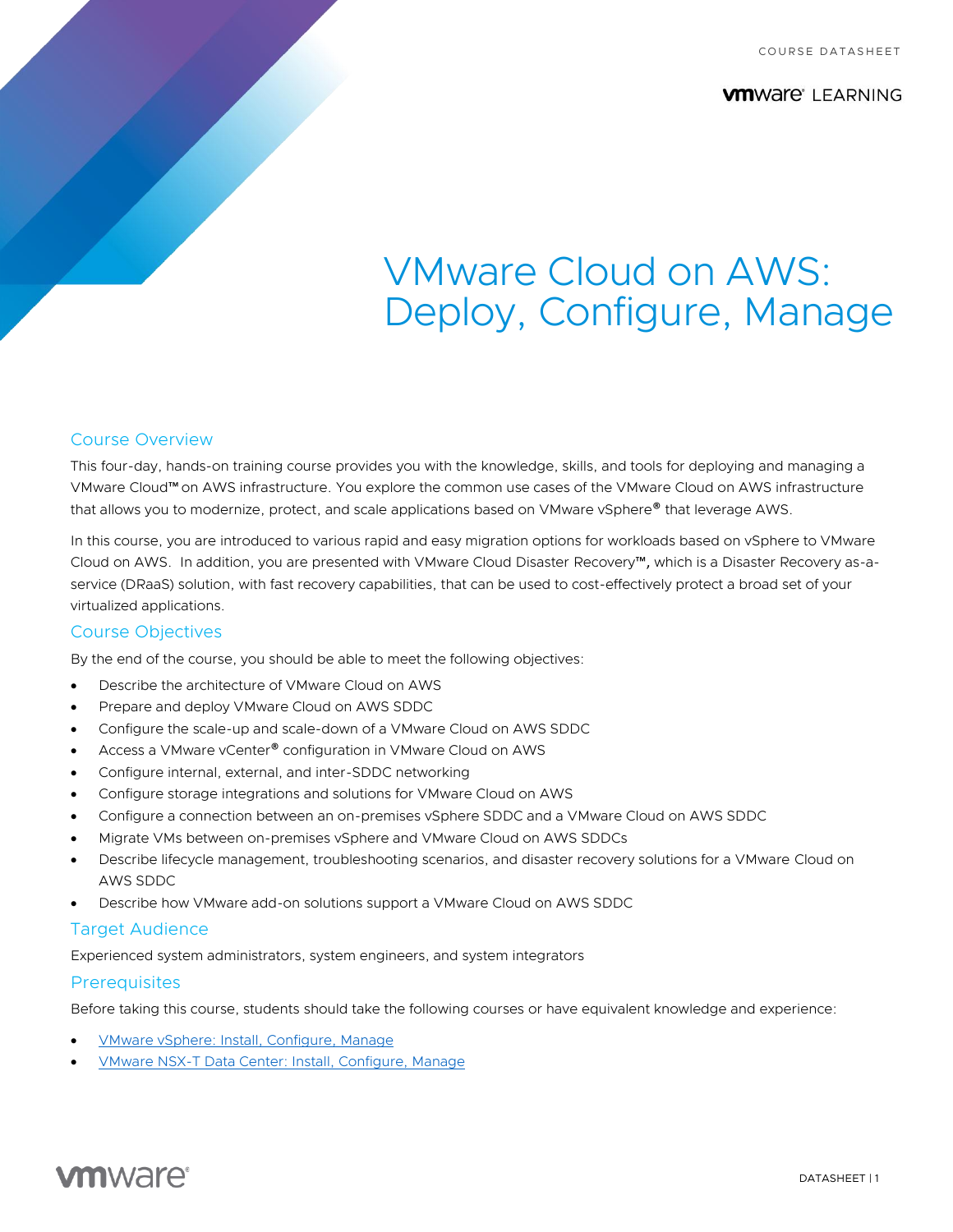## Course Delivery Options

- Classroom
- Live Online
- [Private Training](https://mylearn.vmware.com/mgrReg/plan.cfm?plan=38045&ui=www_edu)
- [On Demand](https://mylearn.vmware.com/mgrReg/plan.cfm?plan=39210&ui=www_edu)

## Product Alignment

- VMware Cloud on AWS
- VMware ESXi™ 7.0
- VMware vCenter Server<sup>®</sup> 7.0
- VMware vSAN™ 7.0
- VMware NSX-T™ Data Center 2.5